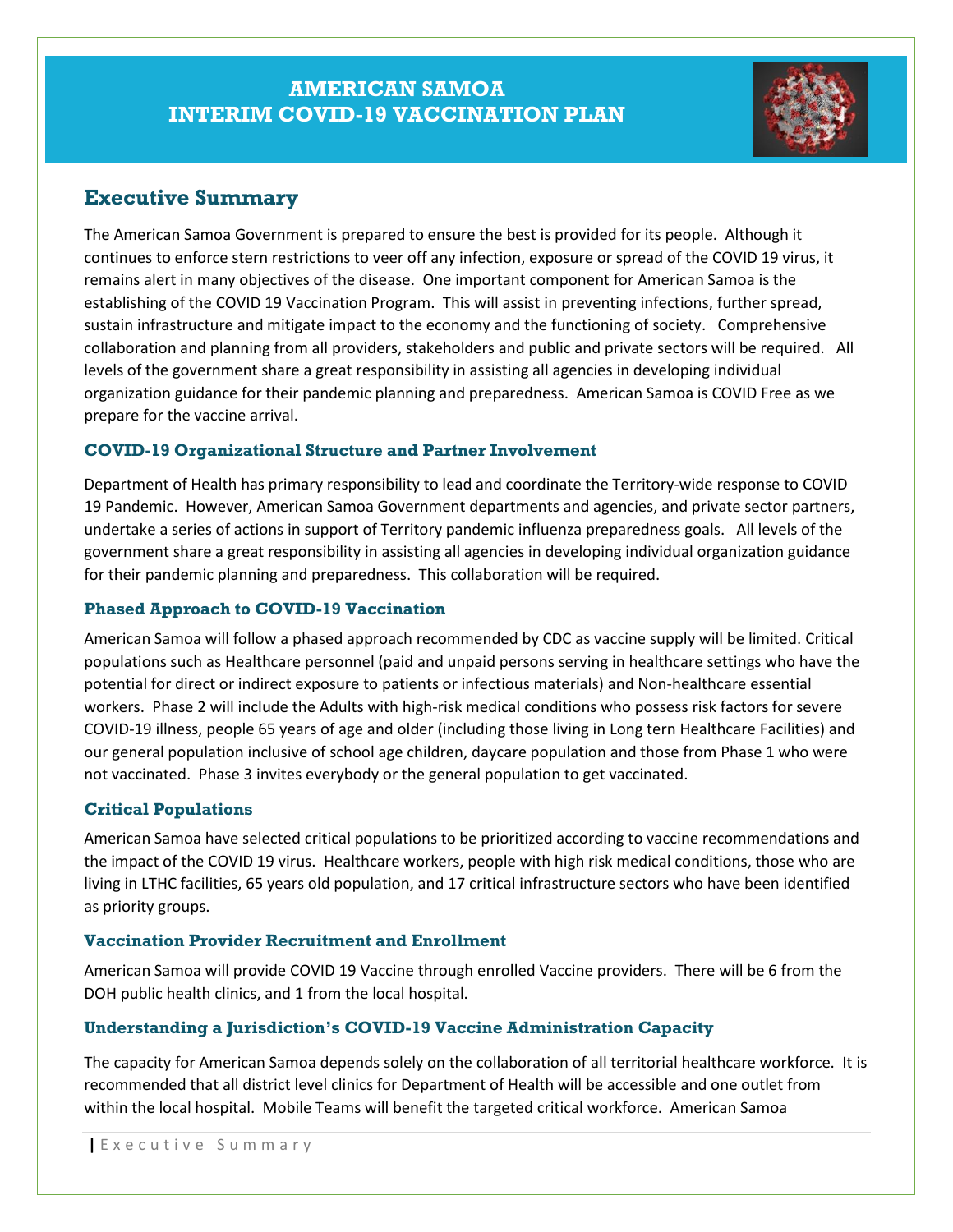# **AMERICAN SAMOA INTERIM COVID-19 VACCINATION PLAN**



Department of Health will consider factors in ensuring capacity is enhanced or changed such as staff availability, storage and handling capacity and or environmental factors.

#### **COVID-19 Vaccine Allocation, Ordering, Distribution, and Inventory Management**

American Samoa Department of Health's Immunization Program continues to operate a vaccine management system with CDC that ensures prompt vaccine allocation, ordering and distribution. The Immunization Program Manager takes the lead in ensuring goals and objectives will be met across all critical population as vaccine supply is allocated.

#### **COVID-19 Vaccine Storage and Handling**

American Samoa Department of Health maintains 2 centrally located main depot to supply all district health centers. Health centers also have cold storage units to maintain 2-8 degree Celsius temperatures and freezer capacity up to -50 degree Celsius. American Samoa does not have Ultra Cold storage but all providers will be educated and trained on cold chain requirements for the COVID 19 vaccine as it arrives. Cold Chain monitoring devices are also required to maintain the efficacy and integrity of the vaccine.

#### **COVID-19 Vaccine Administration Documentation and Reporting**

American Samoa utilizes a vaccine administration record to collect and document IIS data onto the WebTamaIZ (WTIR) registry. All providers are required to use this form to ensure data is reported within 24 hours into the registry regardless of the setting. MOUs are in place to ensure WTIR registry aligns with CDC IZ Gateway for the exchange of data between American Samoa and CDC.

#### **COVID-19 Vaccination Second-Dose Reminders**

As the COVID 19 vaccine requires a second dose, the providers will ensure all patients are called as it is routine in the clinics. A new system will be developed to ensure texting, messaging or emails are in place to increase second dose coverage. Radio announcements will be aired to remind parents of their children to received the 2<sup>nd</sup> dose for better protection. This will require the assistance of partnering agencies such as the Department of Human & Social Services and the Department of Education.

#### **COVID-19 Requirements for Immunization Information Systems or Other External Systems**

Data Use Agreements and MOUs are critical for the WTIR Immunization Registry. American Samoa is working closely to ensure all systems are aligned with CDC requirements for the exchange of data. WTIR will be moving to a cloud based environment before the arrival of the COVID 19 vaccine, in this way it meets all the requirements of IIS systems that impacts the efforts for the COVID 19 response.

#### **COVID-19 Vaccination Program Communication**

American Samoa Department of Health has a Public Relations Group that which ensures all vaccine information and recommendations are disseminated to the community. The local hospital designated person, epidemiologist, media officer and the Medical Director and all stakeholders. All educational materials will be translated to meet needs of the community. The goal is to increase vaccine uptake to ensure high coverage and less vaccine hesitancy in order to protect our people.